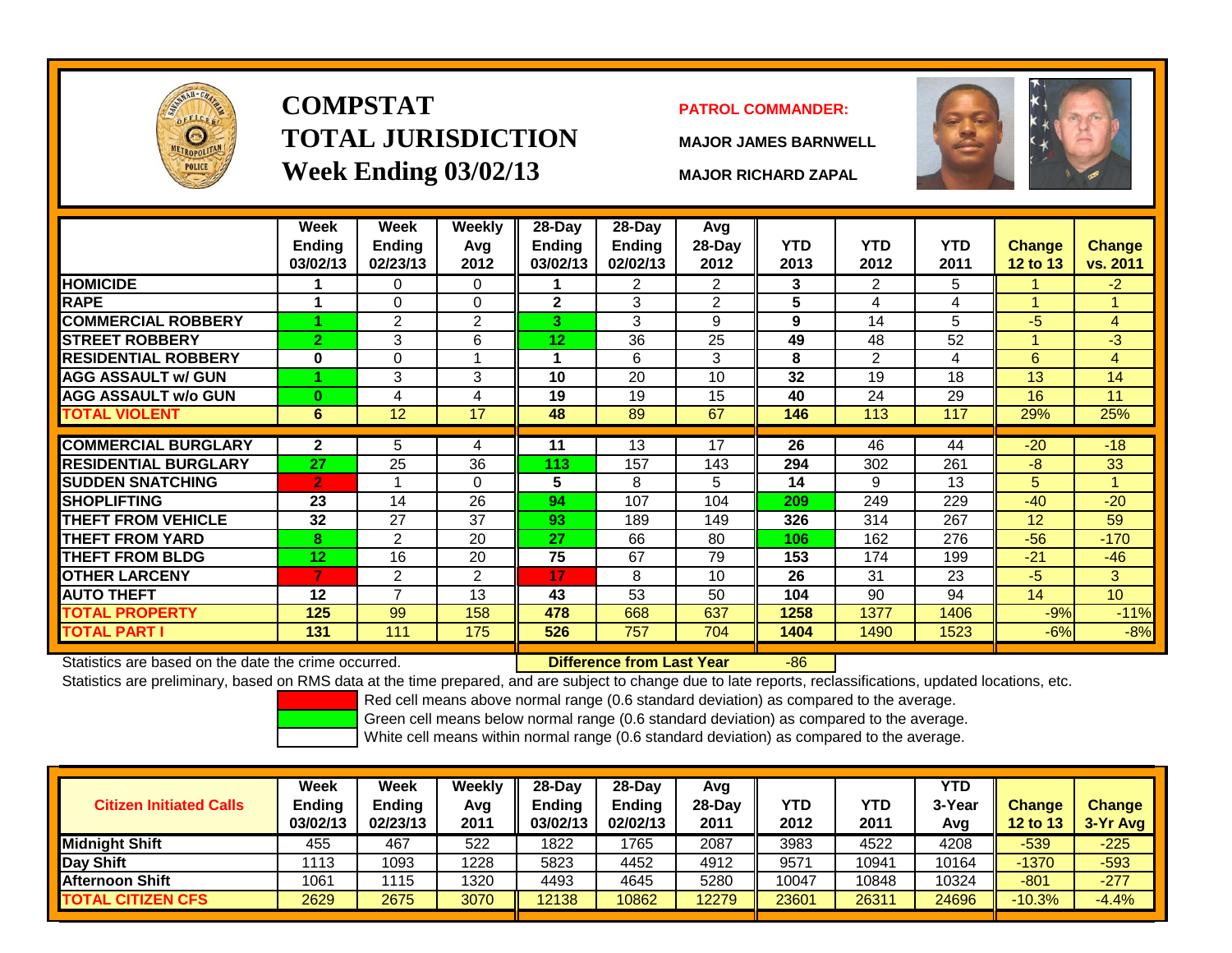

**COMPSTATWEST CHATHAM PRECINCTWeek Ending 03/02/13**

**PRECINCT COMMANDER:**

**CAPT. PHILIP REILLEY**



|                              | Week           | Week           | Weekly         | $28$ -Day | $28-Day$       | Avg                      |              |                |            |                 |                |
|------------------------------|----------------|----------------|----------------|-----------|----------------|--------------------------|--------------|----------------|------------|-----------------|----------------|
|                              | <b>Ending</b>  | <b>Ending</b>  | Avg            | Ending    | <b>Ending</b>  | 28-Day                   | <b>YTD</b>   | <b>YTD</b>     | <b>YTD</b> | <b>Change</b>   | Change         |
|                              | 03/02/13       | 02/23/13       | 2012           | 03/02/13  | 02/02/13       | 2012                     | 2013         | 2012           | 2011       | 12 to 13        | vs. 2011       |
| <b>HOMICIDE</b>              | 0              | 0              | 0              | 0         | 0              | 0                        | 0            | $\Omega$       | $\Omega$   | $\mathbf{0}$    | $\Omega$       |
| <b>RAPE</b>                  |                | 0              | $\Omega$       |           | 0              |                          | 1            | $\overline{2}$ | $\Omega$   | $-1$            | 1              |
| <b>COMMERCIAL ROBBERY</b>    | 1              | 0              | 0              |           |                | $\overline{2}$           | $\mathbf{2}$ | 2              | $\Omega$   | $\mathbf{0}$    | $\overline{2}$ |
| <b>STREET ROBBERY</b>        | $\bf{0}$       | 0              |                | $\bf{0}$  | 10             | 3                        | 10           | 7              | 5          | 3               | 5              |
| <b>RESIDENTIAL ROBBERY</b>   | $\bf{0}$       | $\Omega$       | 0              | 0         |                | $\Omega$                 | 1            | $\Omega$       |            | 4               | $\Omega$       |
| <b>AGG ASSAULT w/ GUN</b>    | $\bf{0}$       | $\Omega$       | 0              |           | $\overline{2}$ |                          | 3            | 3              | 5          | $\Omega$        | $-2$           |
| <b>AGG ASSAULT w/o GUN</b>   | $\bf{0}$       |                | 4              | 3         | $\Omega$       | $\overline{2}$           | 3            | 4              | 9          | $-1$            | $-6$           |
| <b>TOTAL VIOLENT</b>         | $\overline{2}$ |                | $\overline{2}$ | 6         | 14             | 9                        | 20           | 18             | 20         | 11%             | 0%             |
|                              |                |                |                |           |                |                          |              |                |            |                 |                |
| <b>COMMERCIAL BURGLARY</b>   | $\bf{0}$       |                |                | 2         | 3              | 3                        | 5            | $\overline{2}$ | 6          | 3               | $-1$           |
| <b>IRESIDENTIAL BURGLARY</b> | 4              | 6              | 6              | 20        | 32             | 23                       | 57           | 47             | 39         | 10 <sup>1</sup> | 18             |
| <b>SUDDEN SNATCHING</b>      | $\bf{0}$       | 0              | 0              | $\bf{0}$  | 0              |                          | $\bf{0}$     |                | 2          | $-1$            | $-2$           |
| <b>SHOPLIFTING</b>           | 4              | $\overline{2}$ | 2              | 12        | 13             | 10                       | 27           | 27             | 18         | $\Omega$        | 9              |
| <b>THEFT FROM VEHICLE</b>    | 10             | 4              | 5              | 19        | 29             | 22                       | 52           | 47             | 53         | 5               | $-1$           |
| <b>THEFT FROM YARD</b>       | $\mathbf{2}$   |                | 3              | 5.        | 11             | 13                       | 16           | 23             | 42         | $-7$            | $-26$          |
| <b>THEFT FROM BLDG</b>       | 3              | $\overline{2}$ | 3              | 13        | 8              | 12                       | 24           | 28             | 28         | $-4$            | $-4$           |
| <b>OTHER LARCENY</b>         | $\overline{2}$ | 0              | $\Omega$       | 2         | 0              | 2                        | $\mathbf{2}$ | 7              | 5          | $-5$            | $-3$           |
| <b>AUTO THEFT</b>            | 3              | 0              | $\overline{2}$ | 5         | $\overline{ }$ | $\overline{\phantom{a}}$ | 15           | 12             | 27         | 3               | $-12$          |
| <b>TOTAL PROPERTY</b>        | 28             | 16             | 23             | 78        | 103            | 91                       | 198          | 194            | 220        | 2%              | $-10%$         |
| <b>TOTAL PART I</b>          | 30             | 17             | 25             | 84        | 117            | 101                      | 218          | 212            | 240        | 3%              | $-9%$          |

Statistics are based on the date the crime occurred. **Difference from Last Year** 

Statistics are preliminary, based on RMS data at the time prepared, and are subject to change due to late reports, reclassifications, updated locations, etc.

6

Red cell means above normal range (0.6 standard deviation) as compared to the average.

Green cell means below normal range (0.6 standard deviation) as compared to the average.

| <b>Citizen Initiated Calls</b> | Week<br><b>Ending</b><br>03/02/13 | <b>Week</b><br><b>Ending</b><br>02/23/13 | Weekly<br>Avg<br>2011 | $28-Day$<br>Ending<br>03/02/13 | 28-Dav<br><b>Ending</b><br>02/02/13 | Avg<br>$28-Dav$<br>2011 | YTD<br>2012 | YTD<br>2011 | YTD<br>3-Year<br>Avg | <b>Change</b><br>12 to 13 | <b>Change</b><br>3-Yr Avg |
|--------------------------------|-----------------------------------|------------------------------------------|-----------------------|--------------------------------|-------------------------------------|-------------------------|-------------|-------------|----------------------|---------------------------|---------------------------|
| <b>Midnight Shift</b>          | 100                               | 98                                       | 100                   | 370                            | 350                                 | 401                     | 778         | 842         | 807                  | -64                       | $-29$                     |
| Day Shift                      | 255                               | 236                                      | 248                   | 2282                           | 905                                 | 993                     | 1964        | 2096        | 2029                 | $-132$                    | $-65$                     |
| <b>Afternoon Shift</b>         | 230                               | 237                                      | 271                   | 981                            | 875                                 | 1086                    | 2118        | 2153        | 2121                 | $-35$                     | -3                        |
| <b>TOTAL CITIZEN CFS</b>       | 585                               | 585                                      | 620                   | 3633                           | 2130                                | 2479                    | 4860        | 5091        | 4958                 | $-4.5%$                   | $-2.0%$                   |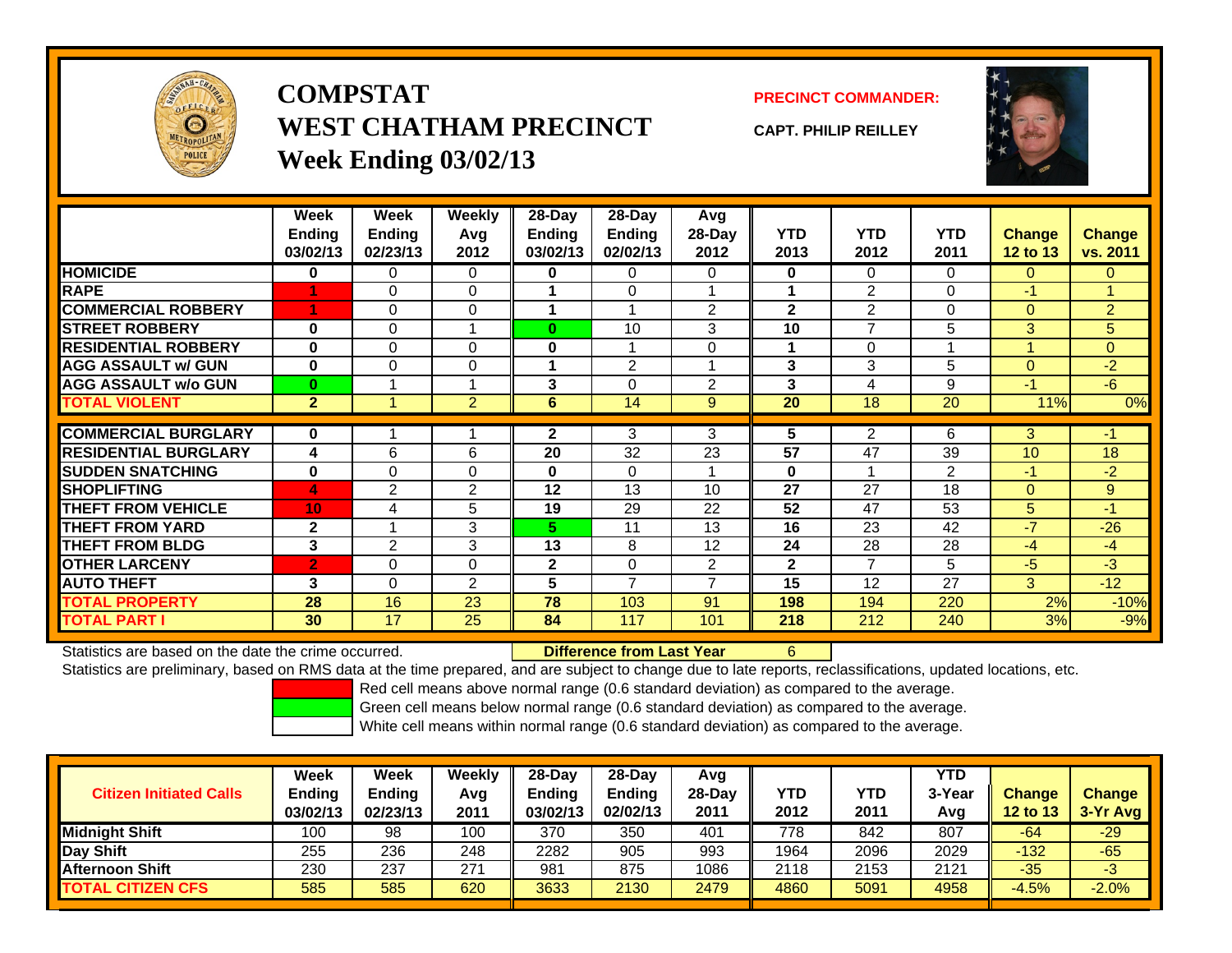

## **COMPSTATDOWNTOWN PRECINCTWeek Ending 03/02/13**

### **PRECINCT COMMANDER:**

**CAPT. MIKE WILKINS**



|                             | Week          | Week           | Weekly         | $28-Day$ | $28$ -Day      | Avg            |              |                |                |                |                |
|-----------------------------|---------------|----------------|----------------|----------|----------------|----------------|--------------|----------------|----------------|----------------|----------------|
|                             | <b>Ending</b> | <b>Ending</b>  | Avq            | Ending   | <b>Endina</b>  | $28-Day$       | <b>YTD</b>   | <b>YTD</b>     | <b>YTD</b>     | <b>Change</b>  | <b>Change</b>  |
|                             | 03/02/13      | 02/23/13       | 2012           | 03/02/13 | 02/02/13       | 2012           | 2013         | 2012           | 2011           | 12 to 13       | vs. 2011       |
| <b>HOMICIDE</b>             | 0             | 0              | $\Omega$       | 0        | 0              |                | 0            | $\Omega$       | $\overline{2}$ | $\Omega$       | $-2$           |
| <b>RAPE</b>                 | 0             | 0              | $\mathbf 0$    |          | 0              | $\Omega$       |              | 0              | $\Omega$       |                |                |
| <b>COMMERCIAL ROBBERY</b>   | 0             |                | $\Omega$       |          | 0              |                |              | $\overline{2}$ | $\Omega$       | $-1$           | 1              |
| <b>STREET ROBBERY</b>       |               | 0              | $\overline{2}$ | 5        | 11             | 8              | 16           | 16             | 12             | $\overline{0}$ | 4              |
| <b>RESIDENTIAL ROBBERY</b>  | $\bf{0}$      | 0              | $\mathbf 0$    | $\bf{0}$ | 4              |                | $\mathbf{2}$ | 0              | $\Omega$       | $\overline{2}$ | $\overline{2}$ |
| <b>AGG ASSAULT w/ GUN</b>   | $\bf{0}$      | 0              |                |          | 4              | $\overline{2}$ | 5            | 3              | 5              | $\overline{2}$ | $\Omega$       |
| <b>AGG ASSAULT w/o GUN</b>  | $\bf{0}$      |                |                | 4        | $\overline{7}$ | 5              | 12           | 8              | $\overline{ }$ | $\overline{4}$ | 5              |
| <b>TOTAL VIOLENT</b>        | 1             | $\overline{2}$ | 4              | 12       | 23             | 17             | 37           | 29             | 26             | 28%            | 42%            |
|                             |               |                |                |          |                |                |              | $\overline{7}$ |                |                |                |
| <b>COMMERCIAL BURGLARY</b>  |               | 0              |                |          |                | 2              | $\mathbf{2}$ |                | 6              | -5             | $-4$           |
| <b>RESIDENTIAL BURGLARY</b> | 3             | 3              | 3              | 11       | 14             | 12             | 26           | 33             | 20             | $-7$           | 6              |
| <b>SUDDEN SNATCHING</b>     | 0             | 0              | $\Omega$       | $\bf{0}$ | 5              | 2              | 6            |                | 3              | 5              | 3              |
| <b>SHOPLIFTING</b>          |               |                | 3              | 9        | 14             | 11             | 23           | 28             | 22             | $-5$           | 4              |
| <b>THEFT FROM VEHICLE</b>   | 9             | 8              | $\overline{7}$ | 23       | 24             | 29             | 54           | 84             | 52             | $-30$          | $\overline{2}$ |
| <b>THEFT FROM YARD</b>      |               | 0              | 5              | 5.       | 24             | 19             | 33           | 25             | 62             | 8              | $-29$          |
| <b>THEFT FROM BLDG</b>      |               |                | 5              | 12       | 16             | 18             | 31           | 39             | 39             | $-8$           | $-8$           |
| <b>OTHER LARCENY</b>        | 1             | 0              |                |          | $\overline{2}$ | $\overline{2}$ | 3            | 4              | 7              | $-1$           | $-4$           |
| <b>AUTO THEFT</b>           | 3             | 0              | $\overline{2}$ | 8        | 13             | 8              | 21           | 20             | 12             |                | 9              |
| TOTAL PROPERTY              | 20            | 13             | 25             | 70       | 113            | 104            | 199          | 241            | 223            | $-17%$         | $-11%$         |
| <b>TOTAL PART I</b>         | 21            | 15             | 30             | 82       | 136            | 121            | 236          | 270            | 249            | $-13%$         | $-5%$          |

Statistics are based on the date the crime occurred. **Difference from Last Year** 

### r -34

Statistics are preliminary, based on RMS data at the time prepared, and are subject to change due to late reports, reclassifications, updated locations, etc.

Red cell means above normal range (0.6 standard deviation) as compared to the average.

Green cell means below normal range (0.6 standard deviation) as compared to the average.

| <b>Citizen Initiated Calls</b> | <b>Week</b><br><b>Ending</b><br>03/02/13 | Week<br>Ending<br>02/23/13 | Weekly<br>Avg<br>2011 | $28-Dav$<br><b>Ending</b><br>03/02/13 | $28-Dav$<br><b>Ending</b><br>02/02/13 | Avg<br>$28-Day$<br>2011 | <b>YTD</b><br>2012 | YTD<br>2011 | <b>YTD</b><br>3-Year<br>Avg | Change<br><b>12 to 13</b> | <b>Change</b><br>$3-Yr$ Avg |
|--------------------------------|------------------------------------------|----------------------------|-----------------------|---------------------------------------|---------------------------------------|-------------------------|--------------------|-------------|-----------------------------|---------------------------|-----------------------------|
| <b>Midnight Shift</b>          | 109                                      | 120                        | 120                   | 405                                   | 376                                   | 480                     | 906                | 1028        | 957                         | $-122$                    | -51                         |
| Day Shift                      | 207                                      | 157                        | 210                   | 776                                   | 761                                   | 838                     | 1655               | 1891        | 1733                        | $-236$                    | $-78$                       |
| <b>Afternoon Shift</b>         | 214                                      | 180                        | 222                   | 731                                   | 875                                   | 889                     | 1722               | 1730        | 1684                        | -8                        | 38                          |
| <b>TOTAL CITIZEN CFS</b>       | 530                                      | 457                        | 552                   | 1912                                  | 2012                                  | 2207                    | 4283               | 4649        | 4374                        | $-7.9%$                   | $-2.1%$                     |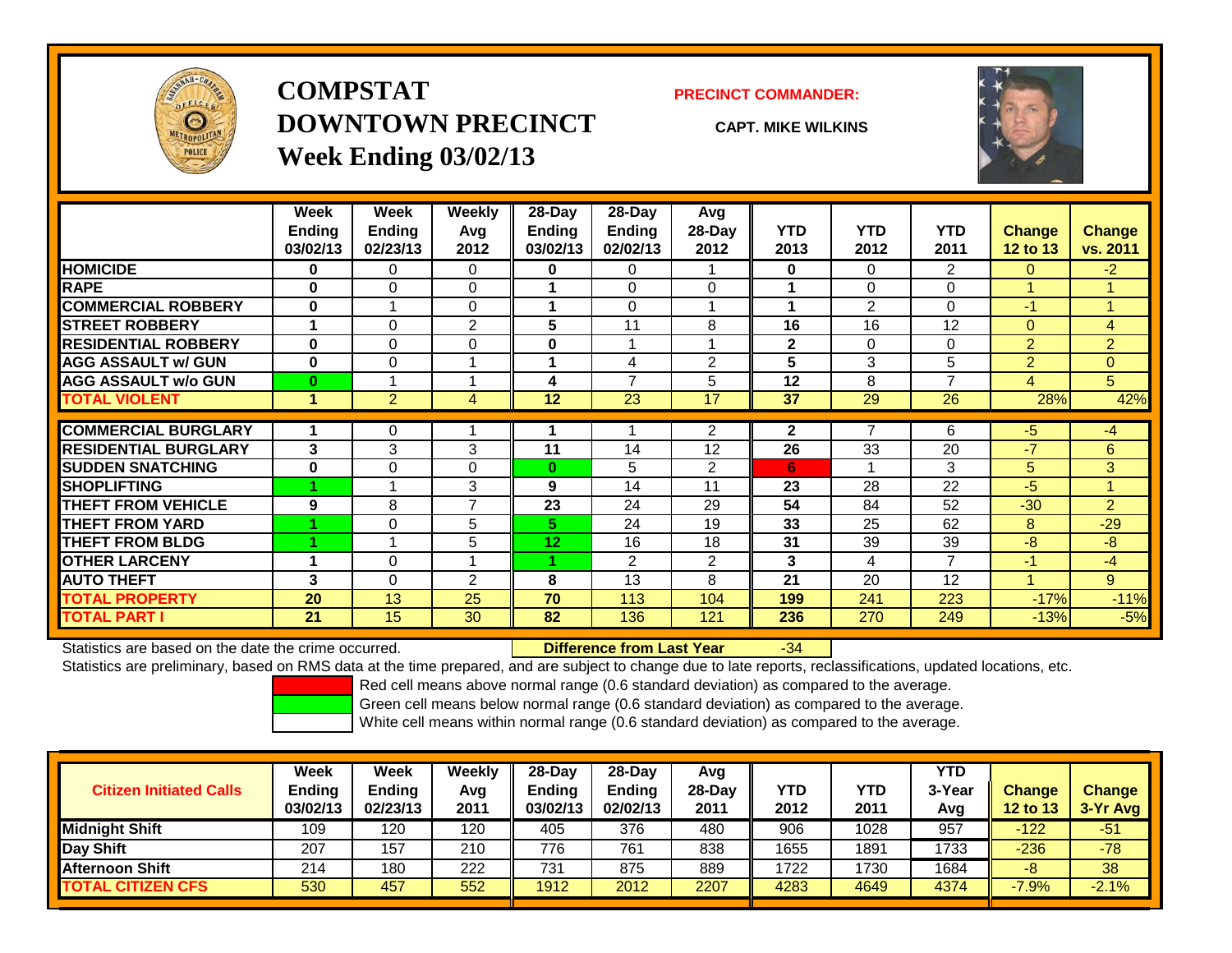

# **COMPSTATCENTRAL PRECINCT CAPT. DEVONN ADAMSWeek Ending 03/02/13**

**PRECINCT COMMANDER:**



|                             | Week<br><b>Ending</b><br>03/02/13 | Week<br><b>Ending</b><br>02/23/13 | <b>Weekly</b><br>Avg<br>2012 | $28$ -Day<br>Endina<br>03/02/13 | $28$ -Day<br><b>Endina</b><br>02/02/13 | Avg<br>28-Day<br>2012 | <b>YTD</b><br>2013 | <b>YTD</b><br>2012 | <b>YTD</b><br>2011 | <b>Change</b><br>12 to 13 | Change<br>vs. 2011 |
|-----------------------------|-----------------------------------|-----------------------------------|------------------------------|---------------------------------|----------------------------------------|-----------------------|--------------------|--------------------|--------------------|---------------------------|--------------------|
| <b>HOMICIDE</b>             | 0                                 | 0                                 | 0                            | 0                               | 0                                      |                       | $\bf{0}$           | 2                  | 0                  | $-2$                      | 0                  |
| <b>RAPE</b>                 | 0                                 | 0                                 | $\Omega$                     | $\bf{0}$                        |                                        | $\Omega$              |                    | $\Omega$           | 2                  |                           | -1                 |
| <b>COMMERCIAL ROBBERY</b>   | $\bf{0}$                          | 0                                 | $\Omega$                     | $\bf{0}$                        |                                        | $\overline{2}$        | $\mathbf{2}$       | 3                  | 2                  | $-1$                      | $\overline{0}$     |
| <b>STREET ROBBERY</b>       | $\bf{0}$                          | 3                                 | $\overline{2}$               | 4                               | $\overline{\phantom{a}}$               | $\overline{ }$        | 11                 | 13                 | 20                 | $-2$                      | $-9$               |
| <b>RESIDENTIAL ROBBERY</b>  | $\bf{0}$                          | 0                                 | 0                            | $\bf{0}$                        |                                        | $\Omega$              |                    | $\Omega$           | $\Omega$           |                           |                    |
| <b>AGG ASSAULT w/ GUN</b>   | 1                                 | $\overline{2}$                    |                              | 4                               | 5                                      | 4                     | 10                 | 6                  | 6                  | 4                         | 4                  |
| <b>AGG ASSAULT w/o GUN</b>  | $\bf{0}$                          | 2                                 |                              | 6                               | $\overline{7}$                         | 3                     | 13                 | 6                  | 6                  | $\overline{7}$            | $\overline{7}$     |
| <b>TOTAL VIOLENT</b>        | 4                                 | 7                                 | 4                            | 14                              | 22                                     | 16                    | 38                 | 30                 | 36                 | 27%                       | 6%                 |
| <b>COMMERCIAL BURGLARY</b>  | 0                                 | 3                                 |                              | 5                               |                                        | 4                     | 6                  | 10                 | 22                 | $-4$                      | $-16$              |
| <b>RESIDENTIAL BURGLARY</b> | 8                                 | 9                                 | 10                           | 35                              | 33                                     | 39                    | 75                 | 79                 | 67                 | $-4$                      | 8                  |
| <b>SUDDEN SNATCHING</b>     | -1                                |                                   |                              |                                 |                                        |                       |                    | 3                  |                    |                           | $-1$               |
|                             | 4                                 | 0                                 | 0                            | $\overline{2}$<br>7             | $\overline{2}$                         |                       | 4                  |                    | 5                  |                           |                    |
| <b>SHOPLIFTING</b>          |                                   | 2                                 |                              |                                 | 9                                      | 4                     | 16                 | 6                  | 15                 | 10                        |                    |
| <b>THEFT FROM VEHICLE</b>   | 5                                 | 3                                 | 9                            | 16                              | 35                                     | 35                    | 61                 | 82                 | 67                 | $-21$                     | $-6$               |
| <b>THEFT FROM YARD</b>      | 4                                 | 0                                 | 5                            | 11                              | 10                                     | 20                    | 25                 | 42                 | 76                 | $-17$                     | $-51$              |
| <b>THEFT FROM BLDG</b>      |                                   | 5                                 | 3                            | 18                              | 13                                     | 12                    | 33                 | 40                 | 51                 | $-7$                      | $-18$              |
| <b>OTHER LARCENY</b>        | $\overline{2}$                    | 0                                 | 0                            | 4                               |                                        | 1                     | 5                  | 3                  | 7                  | 2                         | $-2$               |
| <b>AUTO THEFT</b>           | $\mathbf{2}$                      | $\overline{2}$                    | 3                            | 10                              | 13                                     | 12                    | 25                 | 23                 | 23                 | $\overline{2}$            | $\overline{2}$     |
| <b>TOTAL PROPERTY</b>       | 24                                | 24                                | 32                           | 108                             | 117                                    | 128                   | 250                | 288                | 333                | $-13%$                    | $-25%$             |
| <b>TOTAL PART I</b>         | 25                                | 31                                | 36                           | 122                             | 139                                    | 145                   | 288                | 318                | 369                | $-9%$                     | $-22%$             |

Statistics are based on the date the crime occurred. **Difference from Last Year** 

-30

Statistics are preliminary, based on RMS data at the time prepared, and are subject to change due to late reports, reclassifications, updated locations, etc.

Red cell means above normal range (0.6 standard deviation) as compared to the average.

Green cell means below normal range (0.6 standard deviation) as compared to the average.

|                                | <b>Week</b>   | Week     | Weekly | $28-Dav$      | 28-Day        | Avg      |            |            | <b>YTD</b> |                 |               |
|--------------------------------|---------------|----------|--------|---------------|---------------|----------|------------|------------|------------|-----------------|---------------|
| <b>Citizen Initiated Calls</b> | <b>Ending</b> | Ending   | Avg    | <b>Ending</b> | <b>Ending</b> | $28-Dav$ | <b>YTD</b> | <b>YTD</b> | 3-Year     | <b>Change</b>   | <b>Change</b> |
|                                | 03/02/13      | 02/23/13 | 2011   | 03/02/13      | 02/02/13      | 2011     | 2012       | 2011       | Avg        | <b>12 to 13</b> | $3-Yr$ Avg    |
| <b>Midnight Shift</b>          | 104           | 96       | 116    | 431           | 379           | 463      | 910        | 1021       | 943        | -111            | $-33$         |
| Day Shift                      | 226           | 250      | 269    | 950           | 952           | 1078     | 2045       | 2403       | 2033       | $-358$          | 12            |
| <b>Afternoon Shift</b>         | 219           | 249      | 291    | 998           | 975           | 1163     | 2161       | 2434       | 2284       | $-273$          | $-123$        |
| <b>TOTAL CITIZEN CFS</b>       | 549           | 595      | 676    | 2379          | 2306          | 2704     | 5116       | 5858       | 5260       | $-12.7%$        | $-2.7%$       |
|                                |               |          |        |               |               |          |            |            |            |                 |               |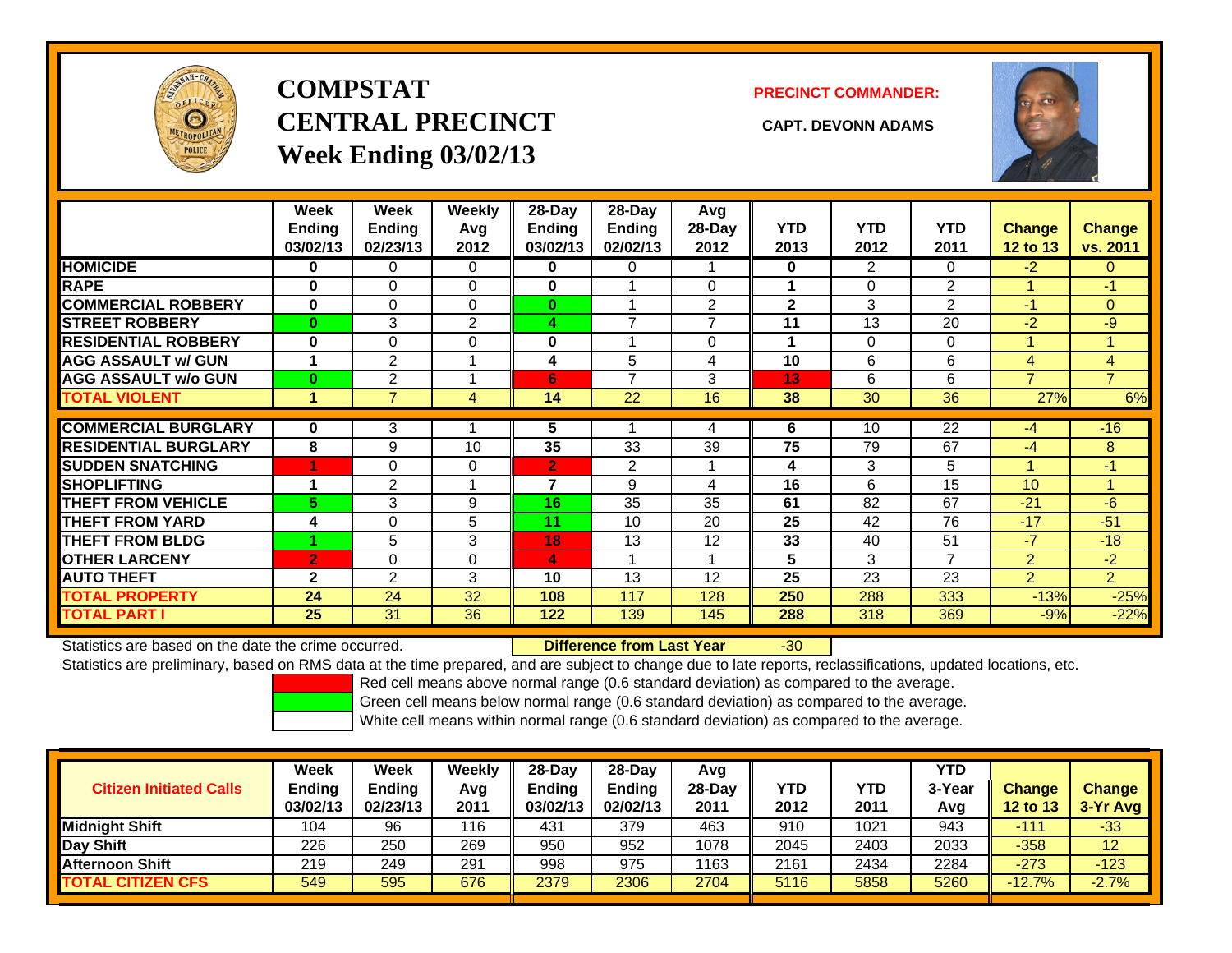

**COMPSTATSOUTHSIDE PRECINCT CAPT. DEAN FAGERSTROMWeek Ending 03/02/13**

## **PRECINCT COMMANDER:**



|                             | Week<br><b>Ending</b><br>03/02/13 | Week<br>Ending<br>02/23/13 | Weekly<br>Avg<br>2012 | 28-Day<br><b>Ending</b><br>03/02/13 | $28$ -Day<br><b>Ending</b><br>02/02/13 | Avg<br>28-Day<br>2012 | <b>YTD</b><br>2013 | <b>YTD</b><br>2012 | <b>YTD</b><br>2011 | <b>Change</b><br>12 to 13 | <b>Change</b><br>vs. 2011 |
|-----------------------------|-----------------------------------|----------------------------|-----------------------|-------------------------------------|----------------------------------------|-----------------------|--------------------|--------------------|--------------------|---------------------------|---------------------------|
| <b>HOMICIDE</b>             | 0                                 | 0                          | 0                     | 0                                   | 2                                      | 0                     | $\mathbf{2}$       | 0                  | 3                  | 2                         | -1.                       |
| <b>RAPE</b>                 | 0                                 | 0                          | $\Omega$              | 0                                   |                                        | $\Omega$              |                    |                    | $\overline{2}$     | $\mathbf{0}$              | $-1$                      |
| <b>COMMERCIAL ROBBERY</b>   | $\bf{0}$                          | 0                          | и                     | $\bf{0}$                            | 0                                      | 3                     | 4                  | 4                  | 2                  | $-3$                      | $-1$                      |
| <b>STREET ROBBERY</b>       | 1                                 | 0                          |                       |                                     |                                        | 4                     | $\mathbf{2}$       | 6                  | 9                  | $-4$                      | $-7$                      |
| <b>RESIDENTIAL ROBBERY</b>  | $\bf{0}$                          | 0                          | $\Omega$              |                                     | 0                                      |                       |                    | 2                  | $\overline{2}$     | -1                        | -1                        |
| <b>AGG ASSAULT w/ GUN</b>   | $\bf{0}$                          | 4                          | $\mathbf 0$           | $\mathbf{2}$                        | 2                                      |                       | 4                  | 2                  | 2                  | 2                         | $\overline{2}$            |
| <b>AGG ASSAULT w/o GUN</b>  | $\bf{0}$                          | 0                          |                       | 5.                                  | 2                                      | 2                     | 8                  | 2                  | $\mathfrak{p}$     | 6                         | 6                         |
| <b>TOTAL VIOLENT</b>        | 1                                 | 4                          | 3                     | 9                                   | 8                                      | 12                    | 19                 | 17                 | 22                 | 12%                       | $-14%$                    |
|                             |                                   |                            |                       |                                     |                                        |                       |                    |                    |                    |                           |                           |
| <b>COMMERCIAL BURGLARY</b>  |                                   | 0                          |                       |                                     | $\overline{2}$                         | 6                     | 5.                 | $\overline{21}$    | 5                  | $-16$                     | $\Omega$                  |
| <b>RESIDENTIAL BURGLARY</b> | $\overline{7}$                    | 3                          | 8                     | 26                                  | 34                                     | 31                    | 66                 | 69                 | 55                 | $-3$                      | 11                        |
| <b>SUDDEN SNATCHING</b>     | 4                                 | 0                          | $\Omega$              |                                     | 0                                      |                       |                    | 2                  | 0                  | $-1$                      |                           |
| <b>SHOPLIFTING</b>          | 12                                | 5                          | 14                    | 46                                  | 45                                     | 57                    | 95                 | 136                | 134                | $-41$                     | $-39$                     |
| <b>THEFT FROM VEHICLE</b>   | 6                                 | 4                          | 8                     | 14                                  | 59                                     | 33                    | 87                 | 48                 | 37                 | 39                        | 50                        |
| <b>THEFT FROM YARD</b>      |                                   | 0                          | 3                     | 3                                   | 9                                      | 13                    | 15                 | 42                 | 29                 | $-27$                     | $-14$                     |
| <b>THEFT FROM BLDG</b>      | 3                                 | 5                          | 5                     | 12                                  | 14                                     | 19                    | 29                 | 42                 | 38                 | $-13$                     | -9                        |
| <b>OTHER LARCENY</b>        | $\overline{2}$                    | 4                          | $\mathbf 0$           | 7                                   | 2                                      | $\overline{2}$        | 9                  | 6                  |                    | 3                         | 8                         |
| <b>AUTO THEFT</b>           | $\bf{0}$                          | $\overline{2}$             | 3                     | ⇁                                   | 15                                     | 13                    | 22                 | 21                 | 14                 |                           | 8                         |
| <b>TOTAL PROPERTY</b>       | 33                                | 20                         | 43                    | 117                                 | 180                                    | 173                   | 329                | 387                | 313                | $-15%$                    | 5%                        |
| <b>TOTAL PART I</b>         | 34                                | 21                         | 46                    | 126                                 | 188                                    | 185                   | 348                | 404                | 335                | $-14%$                    | 4%                        |

Statistics are based on the date the crime occurred. **Difference from Last Year** 

### r -56

Statistics are preliminary, based on RMS data at the time prepared, and are subject to change due to late reports, reclassifications, updated locations, etc.

Red cell means above normal range (0.6 standard deviation) as compared to the average.

Green cell means below normal range (0.6 standard deviation) as compared to the average.

| <b>Citizen Initiated Calls</b> | Week<br><b>Ending</b><br>03/02/13 | Week<br><b>Ending</b><br>02/23/13 | Weekly<br>Avg<br>2011 | $28-Day$<br><b>Ending</b><br>03/02/13 | 28-Day<br><b>Ending</b><br>02/02/13 | Avg<br>28-Dav<br>2011 | YTD<br>2012 | YTD<br>2011 | <b>YTD</b><br>3-Year<br>Avg | <b>Change</b><br><b>12 to 13</b> | <b>Change</b><br>$3-Yr$ Avg |  |
|--------------------------------|-----------------------------------|-----------------------------------|-----------------------|---------------------------------------|-------------------------------------|-----------------------|-------------|-------------|-----------------------------|----------------------------------|-----------------------------|--|
| <b>Midnight Shift</b>          | 66                                | 69                                | 91                    | 289                                   | 330                                 | 363                   | 652         | 770         | 716                         | $-118$                           | -64                         |  |
| Day Shift                      | 205                               | 217                               | 239                   | 893                                   | 917                                 | 956                   | 1912        | 2239        | 2033                        | $-327$                           | $-121$                      |  |
| <b>Afternoon Shift</b>         | 184                               | 201                               | 253                   | 829                                   | 921                                 | 1012                  | 1899        | 2180        | 1994                        | $-281$                           | $-95$                       |  |
| <b>TOTAL CITIZEN CFS</b>       | 455                               | 487                               | 583                   | 2011                                  | 2168                                | 2330                  | 4463        | 5189        | 4743                        | $-14.0%$                         | $-5.9%$                     |  |
|                                |                                   |                                   |                       |                                       |                                     |                       |             |             |                             |                                  |                             |  |